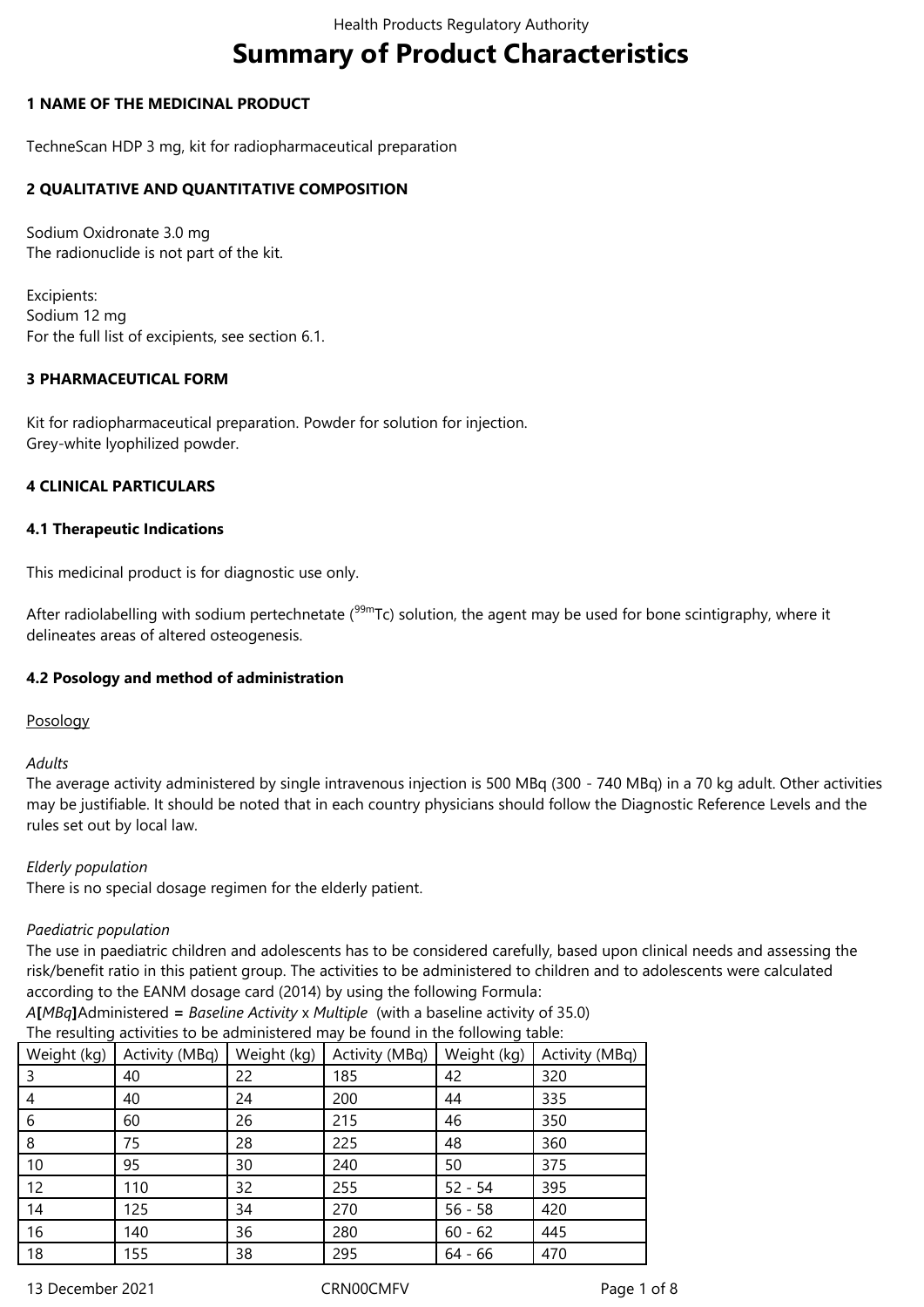|                                                                                            | Health Products Regulatory Authority |     |    |     |
|--------------------------------------------------------------------------------------------|--------------------------------------|-----|----|-----|
| Weight (kg)   Activity (MBq)   Weight (kg)   Activity (MBq)   Weight (kg)   Activity (MBq) |                                      |     |    |     |
| 170                                                                                        | 40                                   | 310 | 68 | 490 |

In very young children (up to 1 year) a minimum dose of 40 MBq is necessary in order to obtain images of sufficient quality.

### Method of administration

According to the followed reconstitution protocol the radiolabelled preparation is either for single use or multidose use. This medicinal product should be reconstituted before administration to the patient.

For instructions on reconstitution of the medicinal product before administration, see section 12.

For patient preparation, see section 4.4.

#### Image acquisition

The patient should void before scanning.

Images obtained shortly after injection (e.g. in the so-called 3-phase bone scan procedure) will only partly reflect metabolic activity.

Late phase static scintigraphy should be performed not earlier than 2 hours after injection.

Image acquisition should be performed according to clinical needs and/or current international guidelines.

### **4.3 Contraindications**

Hypersensitivity to the active substance, to any of the excipients listed in section 6.1 or to any of the components of the labelled radiopharmaceutical.

### **4.4 Special warnings and precautions for use**

Potential for hypersensitivity or anaphylactic reactions

If hypersensitivity or anaphylactic reactions occur, the administration of the medicinal product must be discontinued immediately and intravenous treatment initiated, if necessary. To enable immediate action in emergencies, the necessary medicinal products and equipment such as endotracheal tube and ventilator must be immediately available.

#### Individual benefit/risk justification

For each patient, the radiation exposure must be justifiable by the likely benefit. The activity administered should in every case be as low as reasonably achievable to obtain the required diagnostic information.

#### Renal impairment

Careful consideration of the benefit risk ratio in these patients is required since an increased radiation exposure is possible.

Generalised increased soft tissue uptake can be due to renal failure.

#### Paediatric population

For information on the use in paediatric population, see section 4.2.

In infants and children particular attention should be paid to the relatively higher radiation exposure of the epiphyses in growing bone. Careful consideration of the indication is required since the effective dose per MBq is higher than in adults (see section 11).

#### Patient preparation

The patient should be well hydrated before the start of the examination and urged to void as often as possible during the first hours after the study in order to reduce radiation.

#### Specific warnings

Inadvertent or accidental subcutaneous administration of technetium (<sup>99m</sup>Tc) oxidronate should be avoided as perivascular inflammation has been described.

This medicinal product contains less than 1 mmol sodium (23 mg) per dose, i.e. essentially 'sodium- free'.

Precautions with respect to environmental hazard are in section 6.6.

| 13 December 2021 | <b>CRN00CMF</b> |
|------------------|-----------------|
|                  |                 |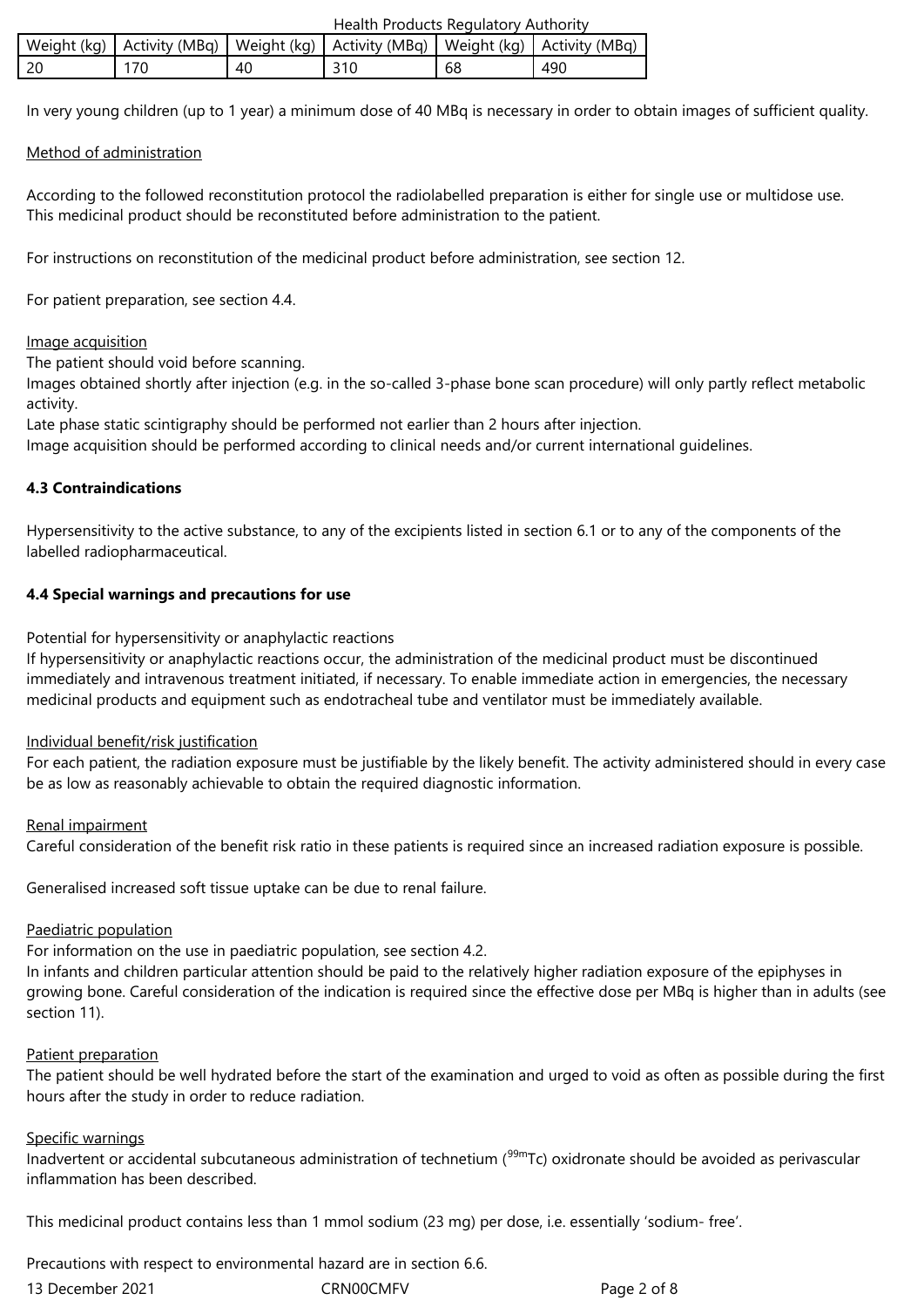#### Health Products Regulatory Authority **4.5 Interaction with other medicinal products and other forms of interactions**

An increased extraossal accumulation of the radioisotope was reported for iron-containing ingredients, administration of diphosphonates, various cytostatics (vincristine, cyclophosphamide, doxorubicin, methotrexate), immunosuppressive medicinal products (e.g. cortisone), antibiotics (gentamicin, amphotericin) and aluminium-containing drugs.

Regular medication with aluminium containing drugs may lead to abnormally high accumulation of <sup>99m</sup>Tc in the liver, presumably caused by the formation of labelled colloids.

In patients with hypercalcaemia soft-tissue uptake of bone-seeking radiopharmaceuticals may be observed.

# **4.6 Fertility, pregnancy and lactation**

# Women of childbearing potential

When an administration of radiopharmaceuticals to a woman of childbearing potential is intended, it is important to determine whether or not she is pregnant. Any woman who has missed a period should be assumed to be pregnant until proven otherwise. If in doubt about her potential pregnancy (if the woman has missed a period, if the period is very irregular, etc.), alternative techniques not using ionising radiation (if there are any) should be offered to the patient.

# Pregnancy

Radionuclide procedures carried out on pregnant women also involve radiation doses to the foetus. Only essential investigations should be carried out during pregnancy when likely benefit exceeds the risk incurred by mother and foetus. Administration of 740 MBq technetium ( $99m$ Tc) oxidronate to a patient results in an absorbed dose to the uterus of 4.7 mGy. Doses above 5 mGy would be regarded as a potential risk for the foetus.

# Breast-feeding

99mTc will be excreted into breast milk.

Before administering a radioactive medicinal product to a mother who is breast-feeding consideration should be given to the possibility of delaying the administration of radionuclide until the mother has ceased breast-feeding and to what is the most appropriate choice of radiopharmaceutical, bearing in mind the secretion of activity in breast milk. If the administration is considered necessary, breast-feeding should be interrupted for 4 hours and the expressed feeds discarded.

There is no need for restriction of contact between the patient and infants/pregnant women after leaving the hospital.

# Fertility

The effect of the administration of technetium  $(99m)$ Tc) oxidronate on pregnant women and fertility is unknown.

## **4.7 Effects on ability to drive and use machines**

Technescan HDP has no or negligible influence on the ability to drive and use machines.

# **4.8 Undesirable effects**

| Very common $(21/10)$                                   |  |  |  |  |
|---------------------------------------------------------|--|--|--|--|
| Common ( $\geq$ 1/100 to <1/10)                         |  |  |  |  |
| Uncommon (≥1/1,000 to <1/100)                           |  |  |  |  |
| Rare ( $\geq$ 1/10,000 to < 1/1,000)                    |  |  |  |  |
| Very rare (<1/10,000)                                   |  |  |  |  |
| Not known (cannot be estimated from the available data) |  |  |  |  |
|                                                         |  |  |  |  |

Information on adverse reactions is available from spontaneous reporting. The reported reaction types are anaphylactoid reactions, psychovegetative reactions, as well as different kinds of injection site reactions and other general disorders. Onset of symptoms may be delayed 4 to 24 hours after administration.

## Anaphylactoid reactions:

Anaphylactoid reactions were reported with a wide array of symptoms ranging from mild skin reactions to anaphylactic shock, which however was only reported in isolated cases.

Psychovegetative syndrome:

13 December 2021 CRN00CMFV Page 3 of 8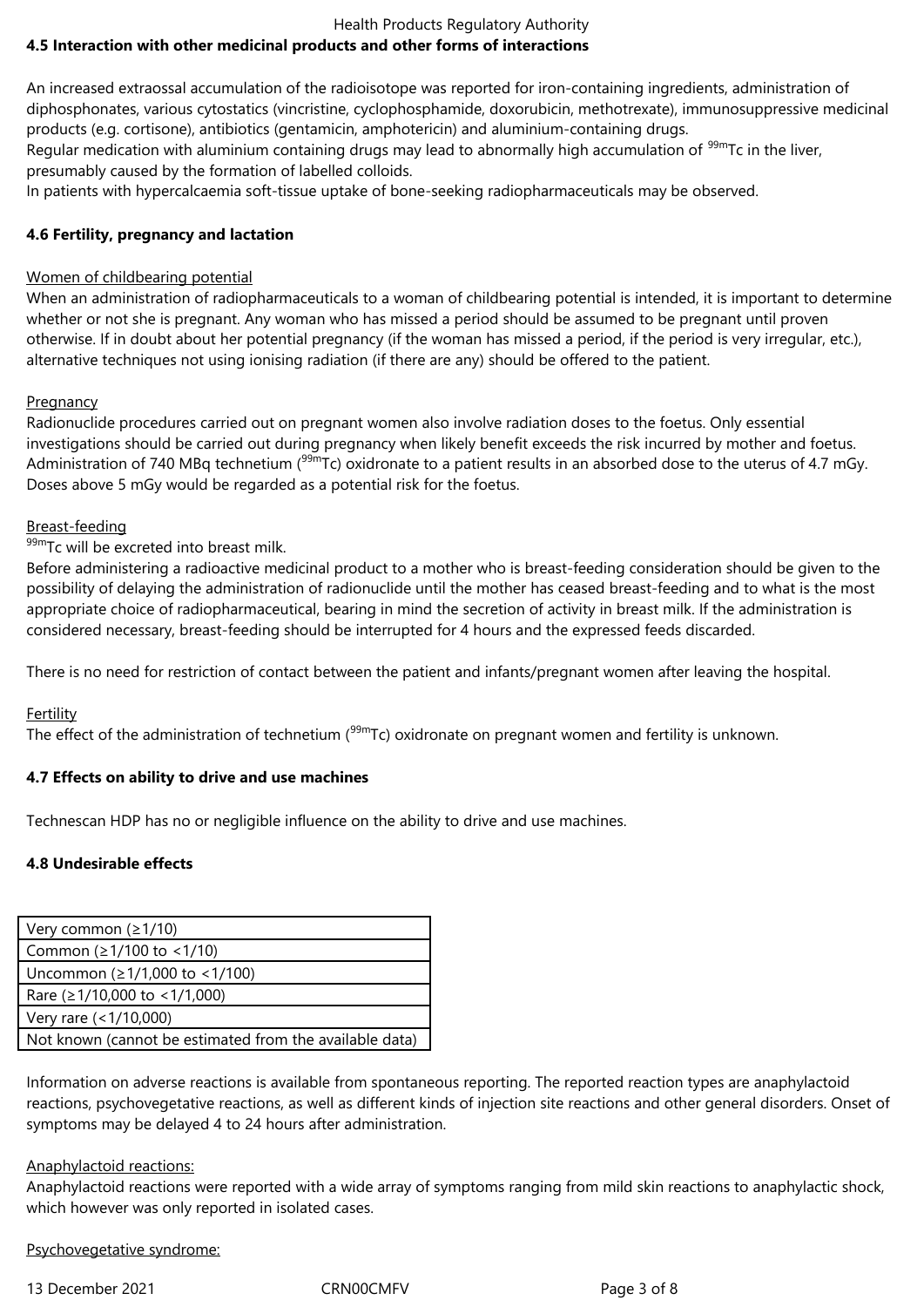reactions like headache or dizziness.

#### General disorders and administration site conditions

Injection site reactions are related to extravasation of the radioactive material during the injection, and the reported reactions rank from local swelling up to cellulitis. Extended extravasation may necessitate surgical treatment.

The following table subsumes the observed reaction types and symptoms. Due to the fact that only spontaneous reports could be analysed, no frequency indications could be provided.

#### Adverse Reactions sorted by System Organ Class

Immune system disorders

Frequency unknown\*: Anaphylactic reactions (e.g. Anaphylactic shock, loss of consciousness, cardio-respiratory arrest, hypersensitivity, angioedema, tachycardia, hypertension, dyspnoea, conjunctivitis, rhinitis and nasal congestion, dermatitis, generalised pruritus, face oedema, laryngeal oedema, tongue oedema, and other types of oedema, urticaria, erythema, rash, dysgeusia, paraesthesia, sweating increased)

Nervous system disorders

Frequency unknown\*: Psychovegetative syndrome (e.g. Syncope, circulatory collapse, dizziness, headache, tachycardia, bradycardia, hypotension, tremor, vision blurred, flushing)

Gastrointestinal disorders

Frequency unknown\*: Vomiting, nausea, diarrhoea, abdominal pain

General disorders and administration site conditions

Frequency unknown\*: Injection site reactions (e.g. Cellulitis, inflammation, pain, erythema, swelling), chest pain, chills

\* Adverse reactions derived from spontaneous reporting

Exposure to ionising radiation is linked with cancer induction and a potential for development of hereditary defects. As the effective dose is 4.2 mSv (70 kg individual) when the maximal recommended activity of 740 MBq is administered these adverse reactions are expected to occur with a low probability.

Higher doses may be justified in some clinical circumstances. In all cases it is necessary to ensure that the risks of the radiation are less than from the disease itself.

This product contains no excipients that have a recognised action or effect, or knowledge of which is important for safe and effective use of the product.

#### Paediatric population

Frequency, type and severity of adverse reactions in children are expected to be the same as in adults.

#### Reporting of suspected adverse reactions

Reporting suspected adverse reactions after authorisation of the medicinal product is important. It allows continued monitoring of the benefit/risk balance of the medicinal product. Healthcare professionals are asked to report any suspected adverse reactions via HPRA Pharmacovigilance; Earlsfort Terrace; IRL - Dublin 2; Tel: +353 1 6764971; Fax: +353 1 6762517; Website: www.hpra.ie; e-mail: medsafety@hpra.ie.

#### **4.9 Overdose**

In the ev[ent of admini](http://www.hpra.ie/)stration of a radiation overdose with technetium ( $99mTc$ ) oxidronate the absorbed dose to the patient should be reduced where possible by increasing the elimination of the radionuclide from the body by forced diuresis and frequent bladder voiding. It might be helpful to estimate the effective dose that was applied.

#### **5 PHARMACOLOGICAL PROPERTIES**

#### **5.1 Pharmacodynamic properties**

Pharmacotherapeutic group: Diagnostic radiopharmaceuticals skeleton, ATC code: V09B A01

At chemical concentrations of radiopharmaceuticals and excipients used for diagnostic procedures technetium (<sup>99m</sup>Tc) oxidronate does not appear to exert any pharmacodynamic effect.

#### **5.2 Pharmacokinetic properties**

13 December 2021 CRN00CMFV Page 4 of 8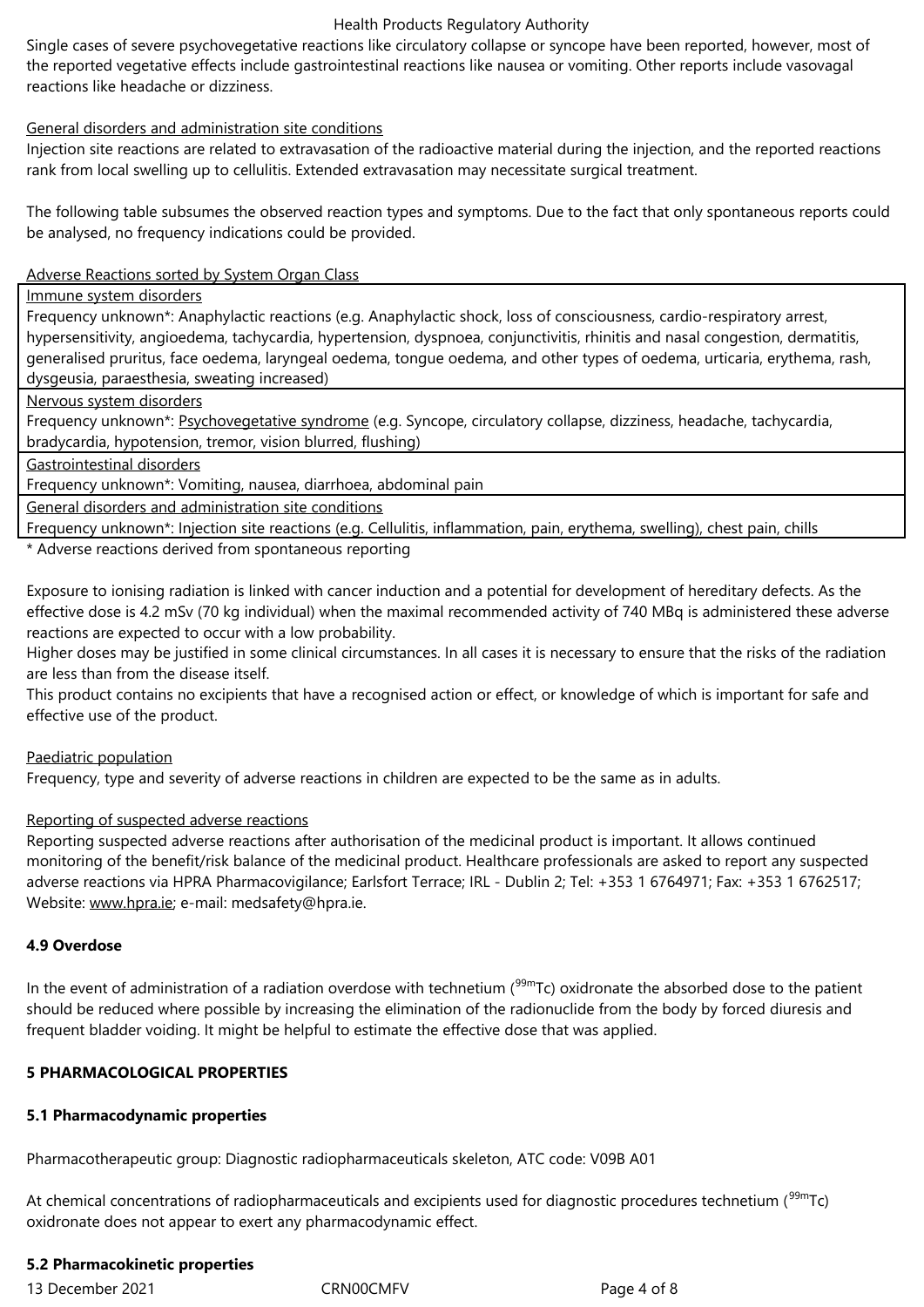#### Distribution

Intravenously administered technetium (<sup>99m</sup>Tc) oxidronate is rapidly distributed throughout the extracellular space.

#### Organ uptake

Skeletal uptake begins almost immediately and proceeds rapidly. 30 minutes post injection 10 % of the initial dose is still present in whole blood. At 1 hour, 2 hours, 3 hours and 4 hours after injection these values are resp. 5 %, 3 %, 1.5 % and 1 %.

### Elimination

Clearance from the body takes place via the kidneys. Of the administered activity approximately 30 % is cleared within the first hour, 48 % within two hours and 60 % within 6 hours.

### **5.3 Preclinical safety data**

This agent is not intended for regular or continuous administration. Reproduction, mutagenicity studies and long-term carcinogenicity studies have not been carried out. Minimal liver abnormalities are seen at the level of 30 mg/kg in rats. In subacute toxicity studies rats do not react to the administration of 10 mg/kg/day for 14 days, dogs show histological changes in the liver (microgranuloma) after 3 and 10 mg/kg/day for 14 days. In dogs, which were treated for 14 consecutive days, long-lasting indurations at the site of injection were observed.

### **6 PHARMACEUTICAL PARTICULARS**

#### **6.1 List of excipients**

| Gentisic acid               |
|-----------------------------|
| Sodium chloride             |
| Stannous chloride dihydrate |
| Hydrochloric acid           |
| Sodium Hydroxide            |

#### **6.2 Incompatibilities**

This medicinal product must not be mixed with other medicinal products except those mentioned in section 12.

## **6.3 Shelf life**

#### 24 months

After reconstitution and labelling chemical and physical in-use stability has been demonstrated for 8 hours at 25°C. From a microbiological point of view, the product should be used immediately. If not used immediately, in use storage times and conditions prior to use are the responsibility of the user and would normally not be longer than 24 hours at 2 to 8°C, unless reconstitution / dilution (etc.) has taken place in controlled and validated aseptic conditions.

#### **6.4 Special precautions for storage**

Lyophilised powder: Do not store above 25ºC.

Store in the original container in order to protect from light. For storage conditions after radiolabelling of the medicinal product, see section 6.3. Storage of radiopharmaceuticals should be in accordance with national regulation on radioactive materials.

#### **6.5 Nature and contents of container**

Colourless glass vial with grey stopper and blue crimp cap containing a grey white powder. Technescan HDP is supplied as five vials in a carton box. 10 ml glass vial closed with a bromobutyl rubber stopper sealed with an aluminium crimp cap.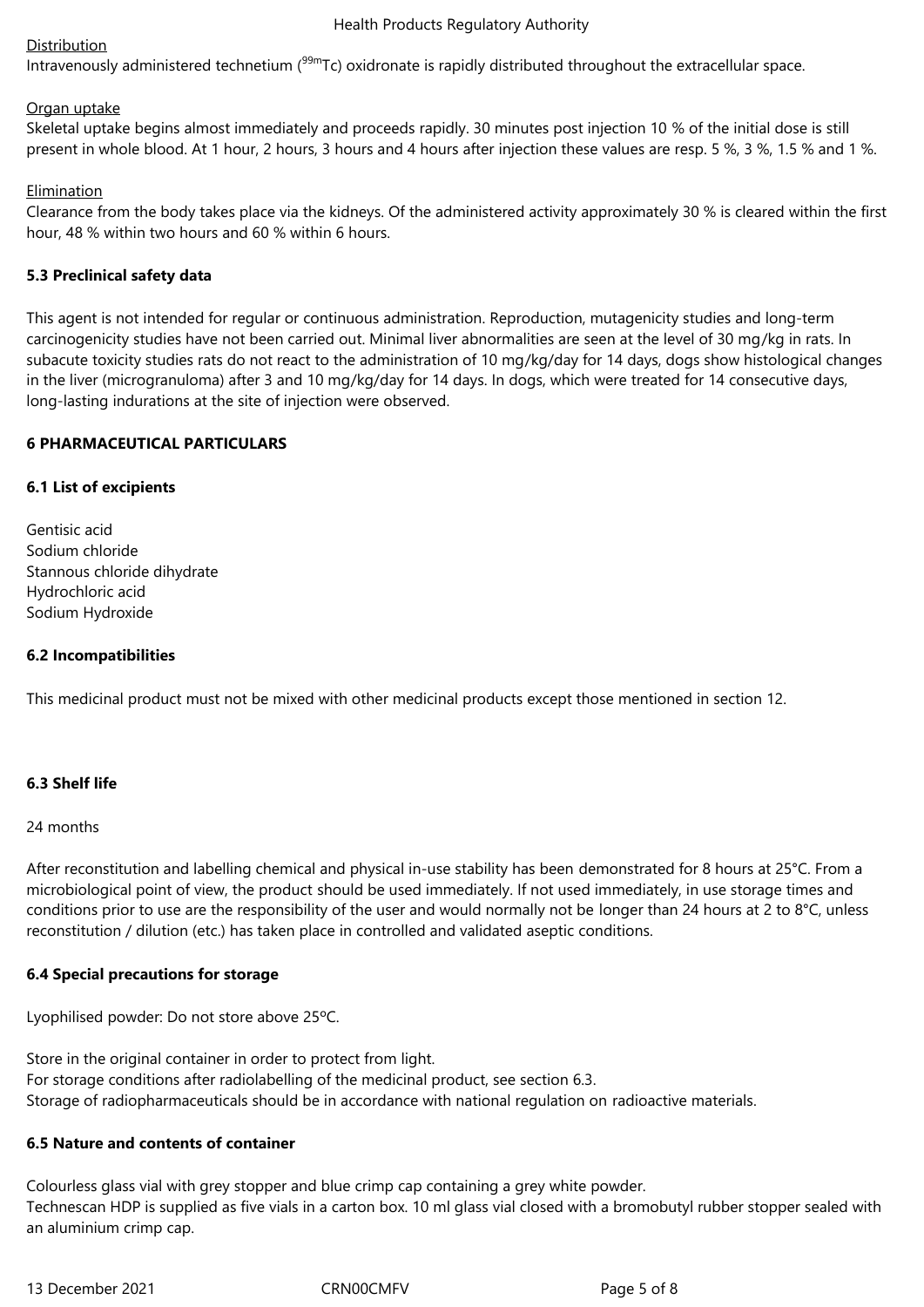### **6.6 Special precautions for disposal and other handling**

Any unused product or waste material should be disposed of in accordance with local requirements for radioactive materials

General warning

Radiopharmaceuticals should be received, used and administered only by authorised persons in designated clinical settings. Their receipt, storage, use, transfer and disposal are subject to the regulations and/or appropriate licences of the competent official organisation.

Radiopharmaceuticals should be prepared in a manner which satisfies both radiation safety and pharmaceutical quality requirements. Appropriate aseptic precautions should be taken.

Contents of the vial are intended only for use in the preparation of technetium ( $99m$ Tc) oxidronate injection and are not to be administered directly to the patient without first undergoing the preparative procedure.

For instructions on reconstitution of the medicinal product before administration, see sections 12.

If at any time in the preparation of this product the integrity of this vial is compromised it should not be used.

Administration procedures should be carried out in a way to minimise risk of contamination of the medicinal product and irradiation of the operators. Adequate shielding is mandatory.

The content of the kit before extemporary preparation is not radioactive. However, after sodium pertechnetate (<sup>99m</sup>Tc) is added, adequate shielding of the final preparation must be maintained.

The administration of radiopharmaceuticals creates risks for other persons from external radiation or contamination from spills of urine, vomit, etc. Radiation protection precautions in accordance with national regulations must therefore be taken.

Any unused medicinal product or waste material should be disposed of in accordance with local requirements for radioactive materials.

#### **7 MARKETING AUTHORISATION HOLDER**

Curium Netherlands B.V. Westerduinweg 3 1755 LE Petten The Netherlands

#### **8 MARKETING AUTHORISATION NUMBER**

PA0690/004/001

# **9 DATE OF FIRST AUTHORISATION/RENEWAL OF THE AUTHORISATION**

Date of first authorisation: 19 November 1993

Date of last renewal: 19 November 2008

# **10 DATE OF REVISION OF THE TEXT**

August 2021

# **11 DOSIMETRY**

Technetium ( $99mTc$ ) is produced by means of a ( $99Mo/99mTc$ ) generator and decays with the emission of gamma radiation with an energy of 140 keV and a half-life of 6 hours to (<sup>99</sup>Tc) Technetium which, in view of its long half-life of 2.13 x 10<sup>5</sup> years, can be regarded as quasi stable.

The dosimetry data listed below are from ICRP publication 80.

13 December 2021 CRN00CMFV Page 6 of 8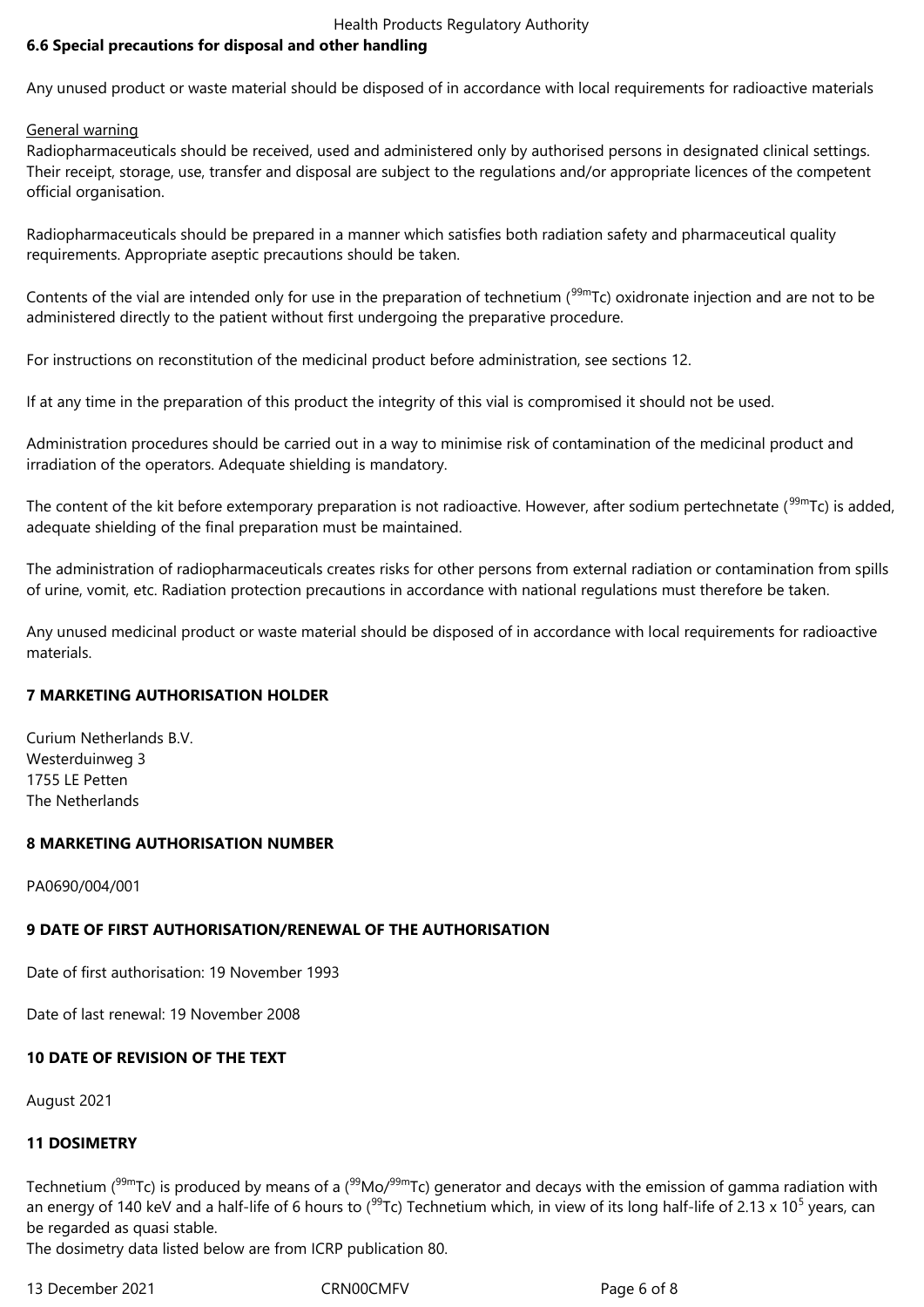Absorbed doses: <sup>99m</sup>Tc-labelled phosphates and phosphonates (absorbed dose per unit activity administered [mGy/MBq]):

| Organ                    | <b>Adult</b> | 15 years | 10 years | 5 years | 1 year |
|--------------------------|--------------|----------|----------|---------|--------|
| Adrenals                 | 0.0021       | 0.0027   | 0.0039   | 0.0058  | 0.011  |
| <b>Bladder wall</b>      | 0.048        | 0.06     | 0.088    | 0.073   | 0.13   |
| Bone surface             | 0.063        | 0.082    | 0.13     | 0.22    | 0.53   |
| <b>Brain</b>             | 0.0017       | 0.0021   | 0.0028   | 0.0043  | 0.0061 |
| <b>Breast</b>            | 0.00071      | 0.00089  | 0.0014   | 0.0022  | 0.0042 |
| Gall bladder             | 0.0014       | 0.0019   | 0.0035   | 0.0042  | 0.0067 |
| Stomach wall             | 0.0012       | 0.0015   | 0.0025   | 0.0035  | 0.0066 |
| Small intestine          | 0.0023       | 0.0029   | 0.0044   | 0.0053  | 0.0095 |
| Colon                    | 0.0027       | 0.0034   | 0.0053   | 0.0061  | 0.011  |
| Upper large intestine    | 0.0019       | 0.0024   | 0.0039   | 0.0051  | 0.0089 |
| Lower large intestine    | 0.0038       | 0.0047   | 0.0072   | 0.0075  | 0.013  |
| Heart                    | 0.0012       | 0.0016   | 0.0023   | 0.0034  | 0.006  |
| Kidneys                  | 0.0073       | 0.0088   | 0.012    | 0.018   | 0.032  |
| Liver                    | 0.0012       | 0.0016   | 0.0025   | 0.0036  | 0.0066 |
| Lungs                    | 0.0013       | 0.0016   | 0.0024   | 0.0036  | 0.0068 |
| Muscles                  | 0.0019       | 0.0023   | 0.0034   | 0.0044  | 0.0079 |
| Oesophagus               | 0.001        | 0.0013   | 0.0019   | 0.003   | 0.0053 |
| Ovaries                  | 0.0036       | 0.0046   | 0.0066   | 0.007   | 0.012  |
| Pancreas                 | 0.0016       | 0.002    | 0.0031   | 0.0045  | 0.0082 |
| Red marrow               | 0.0092       | 0.01     | 0.017    | 0.033   | 0.067  |
| Skin                     | 0.001        | 0.0013   | 0.002    | 0.0029  | 0.0055 |
| Spleen                   | 0.0014       | 0.0018   | 0.0028   | 0.0045  | 0.0079 |
| <b>Testes</b>            | 0.0024       | 0.0033   | 0.0055   | 0.0058  | 0.011  |
| Thymus                   | 0.001        | 0.0013   | 0.0019   | 0.003   | 0.0053 |
| Thyroid                  | 0.0013       | 0.0016   | 0.0023   | 0.0035  | 0.0056 |
| Uterus                   | 0.0063       | 0.0076   | 0.012    | 0.011   | 0.018  |
| Other tissue             | 0.0019       | 0.0023   | 0.0034   | 0.0045  | 0.0079 |
| Effective dose [mSv/MBq] | 0.0057       | 0.007    | 0.011    | 0.014   | 0.027  |

The effective dose resulting from the administration of 740 MBq for an adult weighing 70 kg is 4.2 mSv. For an administered activity of 740 MBq the typical radiation dose to the target organ (bone) is 47 mGy and the typical radiation dose to the critical organ (bladder wall) is 36 mGy.

## **12 INSTRUCTIONS FOR PREPARATION OF RADIOPHARMACEUTICALS**

As with any pharmaceutical product, if at any time in the preparation of this product the integrity of this vial is compromised it should not be used.

#### Method of preparation

*Preparation for multi-dose application*

Aseptically add the required amount of sodium pertechnetate ( $99m$ Tc) Injection (Fission or Non-Fission) with a maximum activity of 14 GBq, in a volume of 3-10 ml to one vial Technescan HDP.

Shake for 30 seconds to dissolve the contents. The preparation is then ready for injection.

Dilution should preferably be done with Sodium Chloride 0.9 % solution.

For a single patient at most 1 mg of HDP (1/3 of a vial) may be injected

#### *Properties after labelling*

After labelling the solution is colourless and clear to slightly opalescent.

## Quality control

13 December 2021 CRN00CMFV Page 7 of 8 Examine by TLC on silica gel coated glass-fibre sheets.